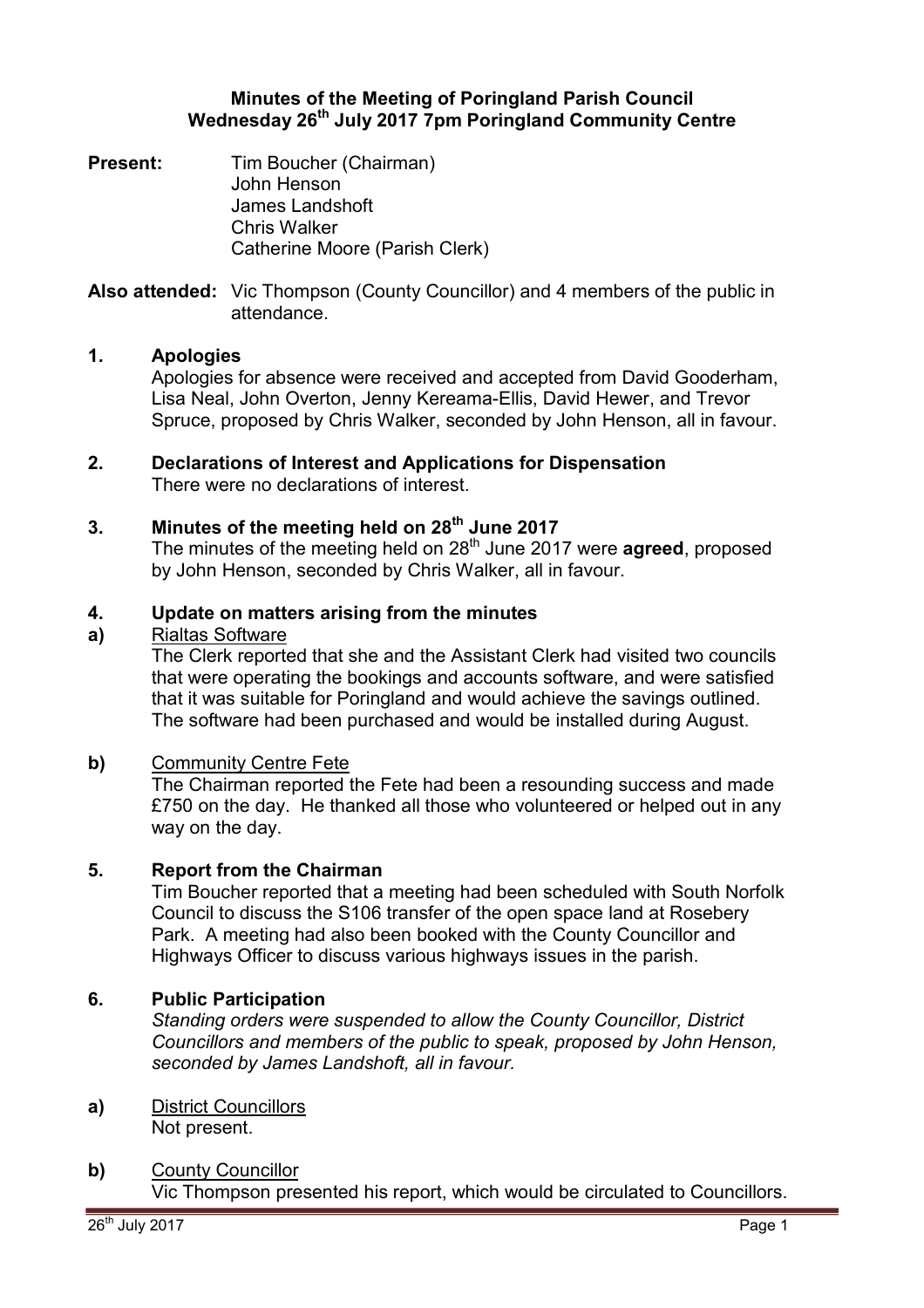He also noted that there would be a hazardous waste amnesty later in the year, with information on this published in the Your Norfolk magazine. He noted that the locations for the school speed awareness signs were being finalised.

### **c)** Public Participation

A member of the public asked whether the Parish Council would be taking over the lagoon area at Rosebery Park. It was confirmed that this had been declined, and that only the open space where the builders compound had been sited was being taken on. The member of the public reported that two open wells with concrete covers had been discovered, and urged caution in relation to that area of land.

A member of the public asked whether the Parish Council's policy on commercial advertising around the village had changed, and it was confirmed that this had not. He complained about the sign which had been put onto the Budgens roundabout railings, the Clerk confirmed that she had only become aware of it the previous day, and would speak with the person who had put it up to confirm that they had permission from Highways. **Clerk**

A member of the public reported that the hedge at the southern end of the Budgens site was very overgrown again, the Clerk was asked to write to the owner requesting that this be cut back. **Clerk**

A member of the public asked whether there was any update on the proposed businesses to occupy the new retail units. It was confirmed that the Parish Council had no information on this.

A member of the public reported that the traffic lights at the church were dangerous, with an accident occurring on Friday evening, and cars going through at speed. Rectory Lane and Shotesham Road did not benefit from lights.

James Landshoft reported back on his discussions with the Student Council at Framingham Earl High School, noting that they continued to feel disillusioned with the 6YC and that they had hoped for more two way communication from the Parish Council. They wanted to make their voice heard but felt intimidated by the democratic process. It was **agreed** that James would ask a representative of the 6YC to meet with the Student Council.

*Standing orders were reinstated.* 

#### **7. Planning**

- **a)**  Applications Received
- **i)**  2017/1039 3 Hardesty Close: Single storey extension comprising a flat roofed garage plus a side and rear extension.

John Henson had viewed the plans and visited the site. He noted that the application was a revision to the plans which had been previously considered. A window facing a neighbour's garage was proposed, and neighbours were now happy with the revised plans. The extension would double the size of the **JL**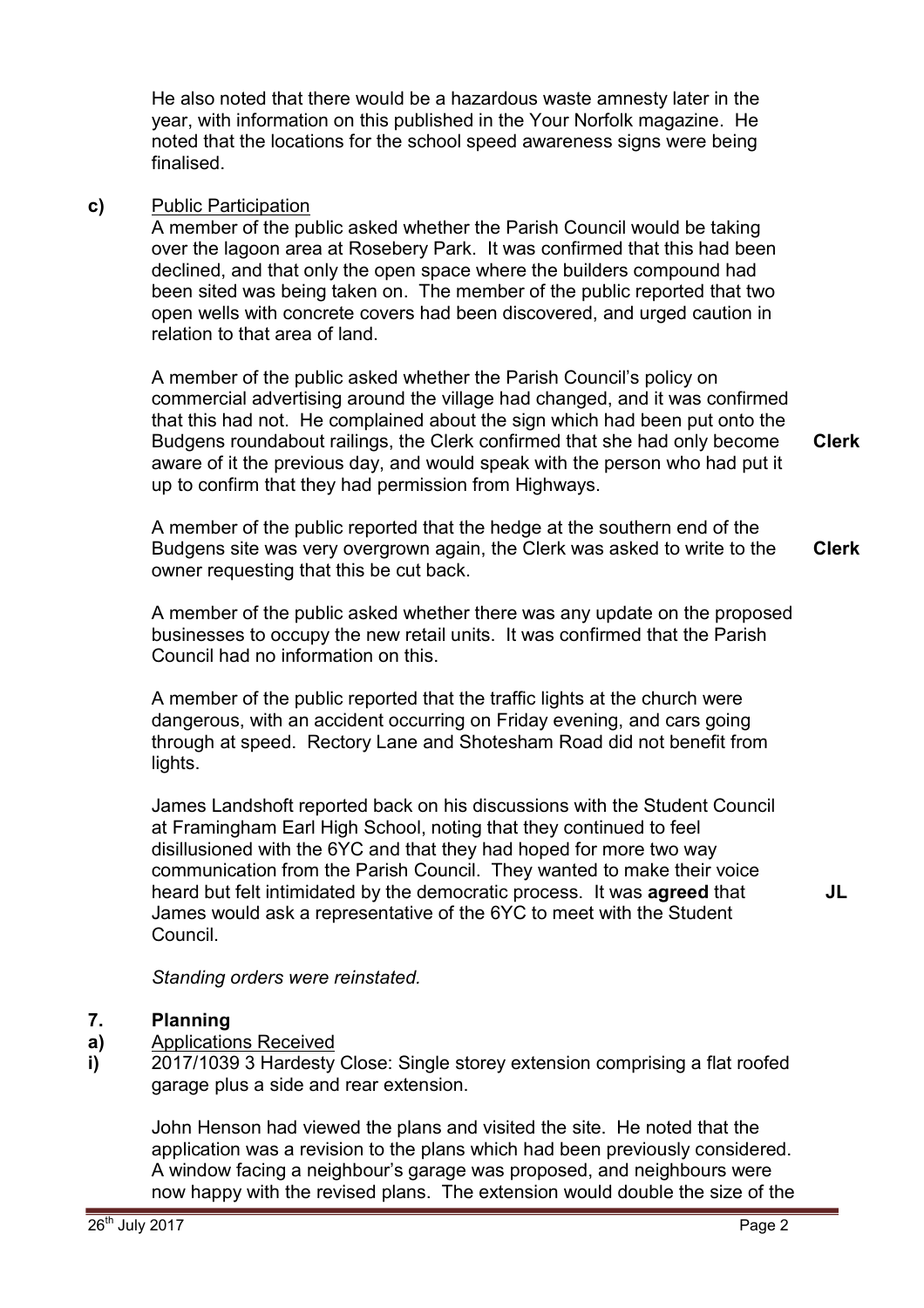structure which could cause drainage issues, these were not addressed in the plans. A shingle driveway was shown.

It was **agreed** to support the application subject to sustainable drainage provision, proposed by John Henson, seconded by Chris Walker, all in favour. **Clerk**

**ii)** 2017/1393 Land at Stoke Road: V stack sign displaying proposed development.

> Trevor Spruce had viewed the plans and visited the site, sending his comments to the meeting. The sign was to advertise the Phase 2 development by David Wilson Homes and had already been erected. It was noted that the directional signage pointed to 'Old Mill and Millgates Surgery', and that Millgates Surgery was in fact in Hempnall. It was **agreed** to make no comment other than to suggest a correction to the surgery name error. Proposed by Chris Walker, seconded by James Landshoft, all in favour. **Clerk**

It was once again noted with disappointment that David Wilson Homes had retrospectively applied for permission for the signboard.

**iii)** 2017/1537 1 Hall Road: Variation of condition 2 of permission 2015/1751 (erection of two storey and single storey extension to provide self-contained annexe, pool room and toilet, plus additional garage space. Closure of existing vehicle access and creation of new vehicle access) – to reduce the size of the garage extension.

John Overton had viewed the plans and visited the site, sending his comments to the meeting. The proposal offered a smaller footprint for the garage, bringing it further from the boundary.

It was **agreed** to make no comment. Proposed by Tim Boucher, seconded by James Landshoft, all in favour. **Clerk**

**iv)** 2017/1628 19 Rosebery Avenue: Retention of conservatory.

David Hewer had viewed the plans and visited the site, sending his comments to the meeting. The application was retrospective, for the retention of a conservatory that had been erected. This had no impact on the neighbours. It was **agreed** to make no comment. Proposed by Tim Boucher, seconded by **Clerk** Chris Walker, all in favour.

**v)** 2017/1651 16 Upgate: Loft conversion with front and rear dormers, pitched roof over front bay window.

Tim Boucher had viewed the plans and visited the site. The applicant proposed to convert the bungalow loft into two beds and a bathroom. All other bungalows along the road were dormers, there were no proposals to raise the ridge height, and it would not result in any overlooking of neighbours. It was **agreed** to make no comment. Proposed by Tim Boucher, seconded by John Henson, all in favour. **Clerk**

**vi)** 2017/1666 7 Framingham Crescent: Erection of garden room.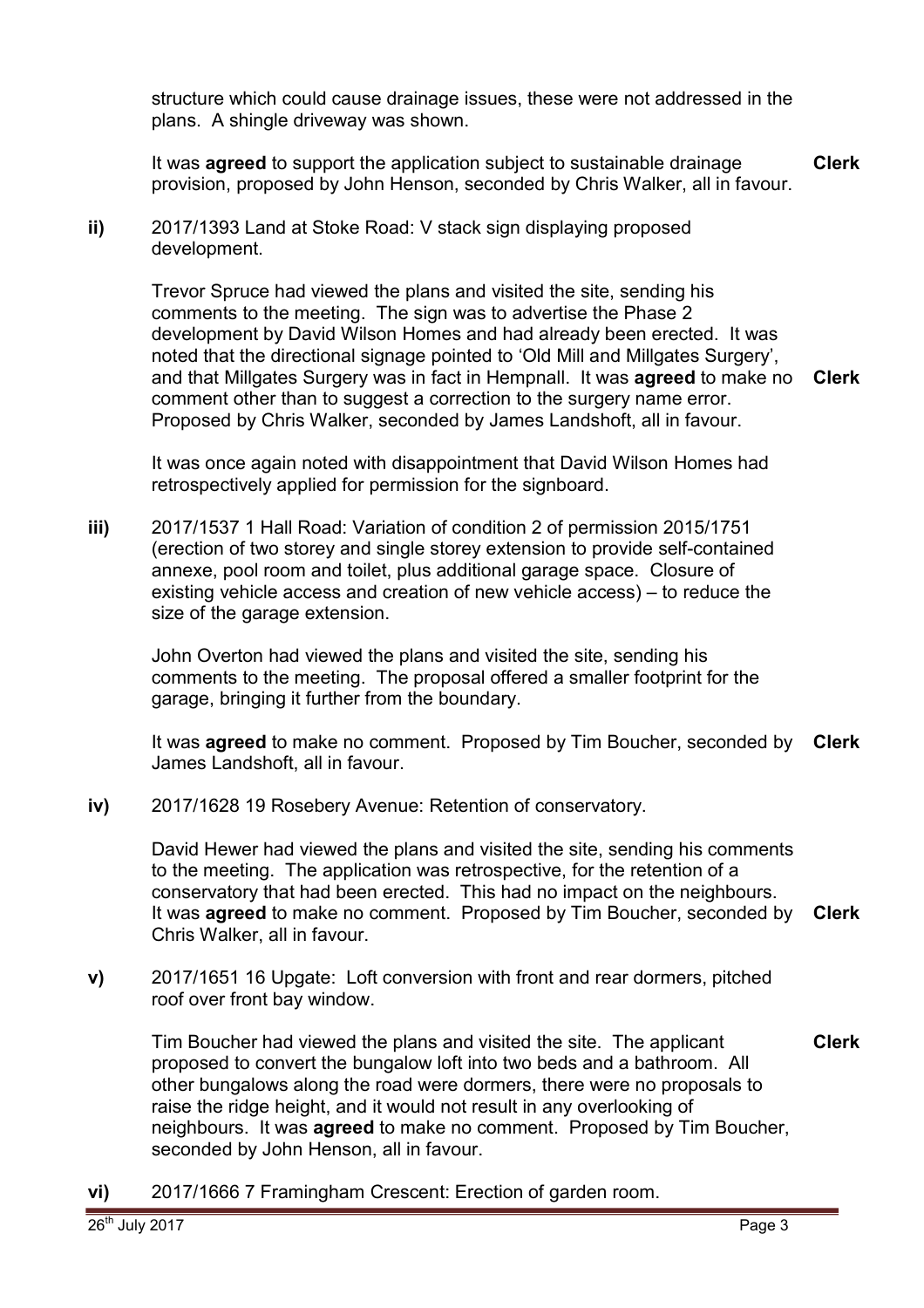John Henson had viewed the plans and visited the site. The applicant wished to add a garden room to her bungalow, which would sit close to the fence. The neighbour was supportive. It was **agreed** to support the application. Proposed by John Henson, seconded by Tim Boucher, all in favour. **Clerk**

#### **b)** Planning Decisions

- **i)**  2017/0881 Land north of Shotesham Road: Variation of condition 2 following 2016/0771 – Change of finish material to the access road from block paving to asphalt. **APPROVED**
- **ii)**  2017/0969 Land at Mill Close: Discharge of conditions 5 (Surface Water Drainage maintenance) and 6 (Water Consumption) of application 2016/2692 – Variation of condition 2 of planning permission 2013/1326/F (Erection of 2 bed bungalow, landscaping and tree planting). Amended plans and elevations plus materials details, boundary treatments and floor levels. **APPROVED**

#### **8. Correspondence and Consultations**

**a)**  Application offering unforeseen benefits at The Street, Poringland (Pharmacy) Councillors considered the resubmitted application. It was felt that the applicant was showing enterprise, and that a new pharmacy would serve the future population of the area as growth continued, as the existing facilities would reach capacity at some point. It was **agreed** to support the application, proposed by Chris Walker, seconded by John Henson, all in favour. **Clerk**

## **b)** Parish Partnership Scheme 2017/18

It was noted that the next scheme had opened for applications for small highways works. It was suggested that a village gateway scheme could be considered, however Framingham Earl would need to be included in the Norwich Road end. An extension of the footway in Howe Lane to make a dog bin accessible was suggested, however it was felt that the issue of siting of dog bins was always contentious. It was **agreed** that the Clerk would look at prices for village gateways, and would put this item onto the September agenda for further consideration. **Clerk**

#### **c)** Draft Guidelines for Recreation Provision in New Residential Developments Supplementary Planning Document

Councillors considered the consultation documents. It was noted that play facilities only went up to age 12 years, and then open space was considered adequate for older children and teenagers. Councillors wished to see paragraph 5.15 be strengthened, with emphasis that developers *must* provide rather than *should*. The provision for older children and adults should be strengthened, with the emphasis on providing facilities rather than open space. It was felt that the word *can* should be replaced with *will* wherever possible. It was **agreed** that this would be fed into the consultation process, proposed by John Henson, seconded by Chris Walker, all in favour.

**Clerk**

#### **9. Finance**

#### **a)**  Receipts, Payments, and Bank Reconciliation

The receipts, payments and bank reconciliation for April, May and June 2017 were presented and **noted**.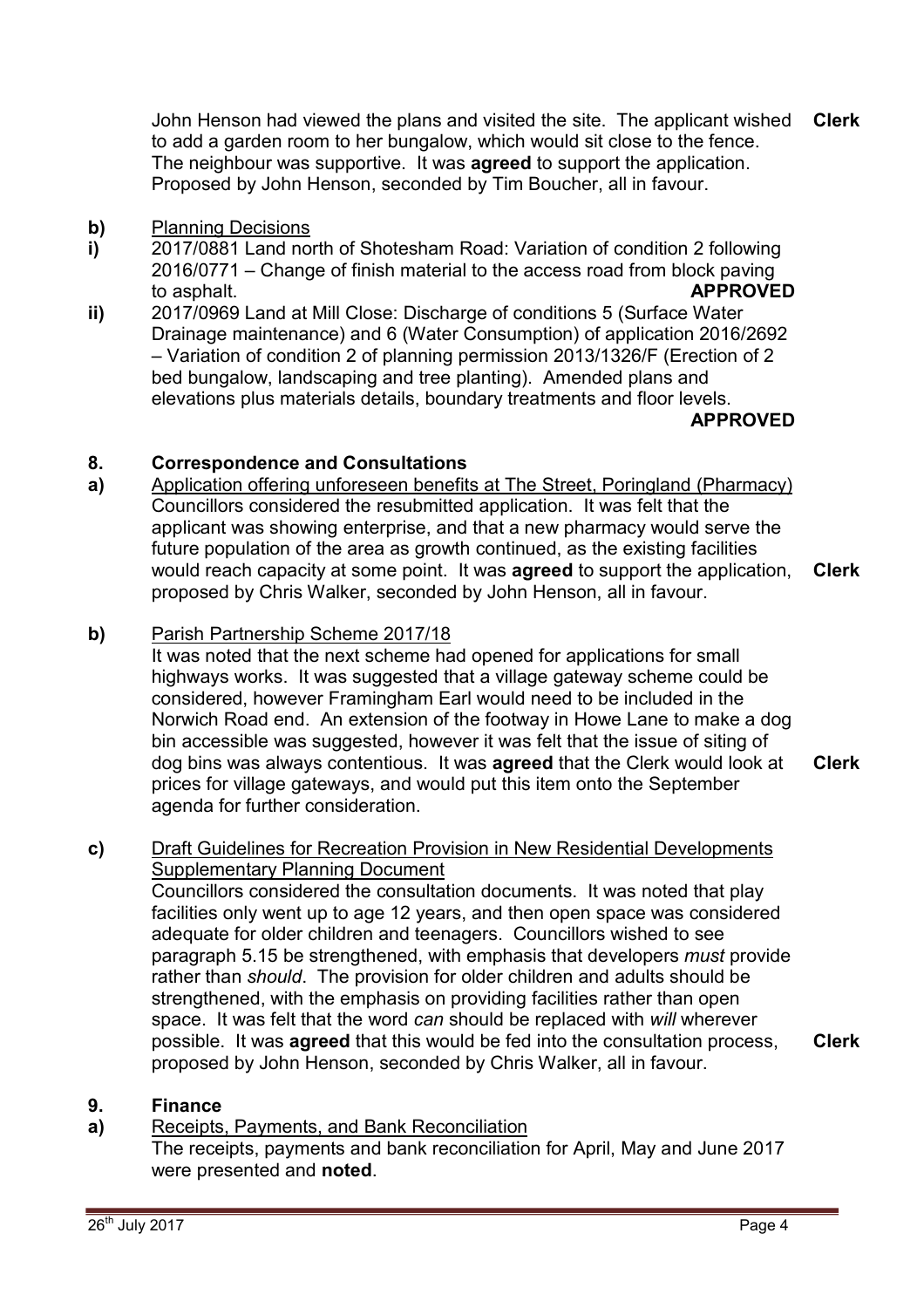## **b)** First Quarter Budget Comparison

The first quarter budget comparison and Community Centre figures were presented and **noted**. It was suggested that relief caretaking costs could be reduced through the use of volunteers, however the Clerk noted that the Council had generally moved away from this approach as there were some jobs that needed to be done by reliable paid staff. It was suggested that if the Council wished to consider this approach it should be referred to the HR Committee for discussion.

### **c)** Accounts for Payment

It was **agreed** to pay the following accounts, proposed by Chris Walker, seconded by James Landshoft, all in favour.

|                                | <b>Staff Salaries</b>            | £5297.00  |
|--------------------------------|----------------------------------|-----------|
| <b>HMRC</b>                    | <b>PAYE &amp; NIC</b>            | £1,733.54 |
| <b>Norfolk Pension Fund</b>    | Superannuation                   | £1,854.26 |
| C Moore                        | Mileage                          | £72.45    |
| ВT                             | <b>Telephone and Broadband</b>   | £41.96    |
| WorldPay                       | <b>Credit Card Charges</b>       | £21.20    |
| <b>Norfolk Copiers</b>         | Printing                         | £116.38   |
| Microshade                     | <b>Hosted IT Solution</b>        | £138.36   |
| <b>Total Gas &amp; Power</b>   | <b>Comm Centre Electricity</b>   | £628.78   |
| <b>ESPO</b>                    | <b>Comm Centre Gas</b>           | £40.99    |
| <b>Spruce Landscapes</b>       | <b>Comm Centre Grounds</b>       | £226.00   |
| <b>Hugh Crane Cleaning Eqt</b> | <b>Cleaning Materials</b>        | £10.08    |
| <b>Banqueting Hire Service</b> | <b>Frankie's Guys Expenses</b>   | £241.20   |
| <b>All Stars Entertainment</b> | M Jackson Tribute Night          | £105.00   |
| J Henson                       | <b>Fete Expenses</b>             | £10.00    |
| R McCarthy                     | <b>Fete Expenses</b>             | £153.76   |
| Veolia                         | Waste                            | £74.23    |
| <b>Spruce Landscapes</b>       | <b>Burial Ground Maintenance</b> | £750.00   |
| <b>Eastern Tree Care</b>       | <b>Tree Works</b>                | £600.00   |
| Garden Guardian                | <b>Grounds Maintenance</b>       | £723.00   |
| Garden Guardian                | <b>Grounds Maintenance</b>       | £723.00   |
| <b>Play Inspection Company</b> | <b>Play Inspections</b>          | £180.00   |
| Barclaycard                    | Various                          | £500.81   |
| <b>High Crane Cleaning Eqt</b> | <b>Cleaning Materials</b>        | £673.47   |
| <b>Norwich Electrical</b>      | <b>Emergency Light Testing</b>   | £222.12   |
| <b>Spruce Landscapes</b>       | Bin Install / Tree               | £156.00   |
| C Moore                        | Petty Cash Top Up                | £68.02    |

### **10. Other Matters**

## **a)** Community Centre Event Autumn 2018

A proposal was made to host a band night with Lee Vasey, giving options for a party night or a dinner dance. It was felt that the more informal setting of a party night was preferred, and **agreed** that the Assistant Clerk could book Lee Vasey at a cost of £1,600.00 for Autumn 2018, as with previous events of ticket sales were not forthcoming the event could be cancelled with minimal cost to the Parish Council, proposed by John Henson, seconded by Chris Walker, all in favour.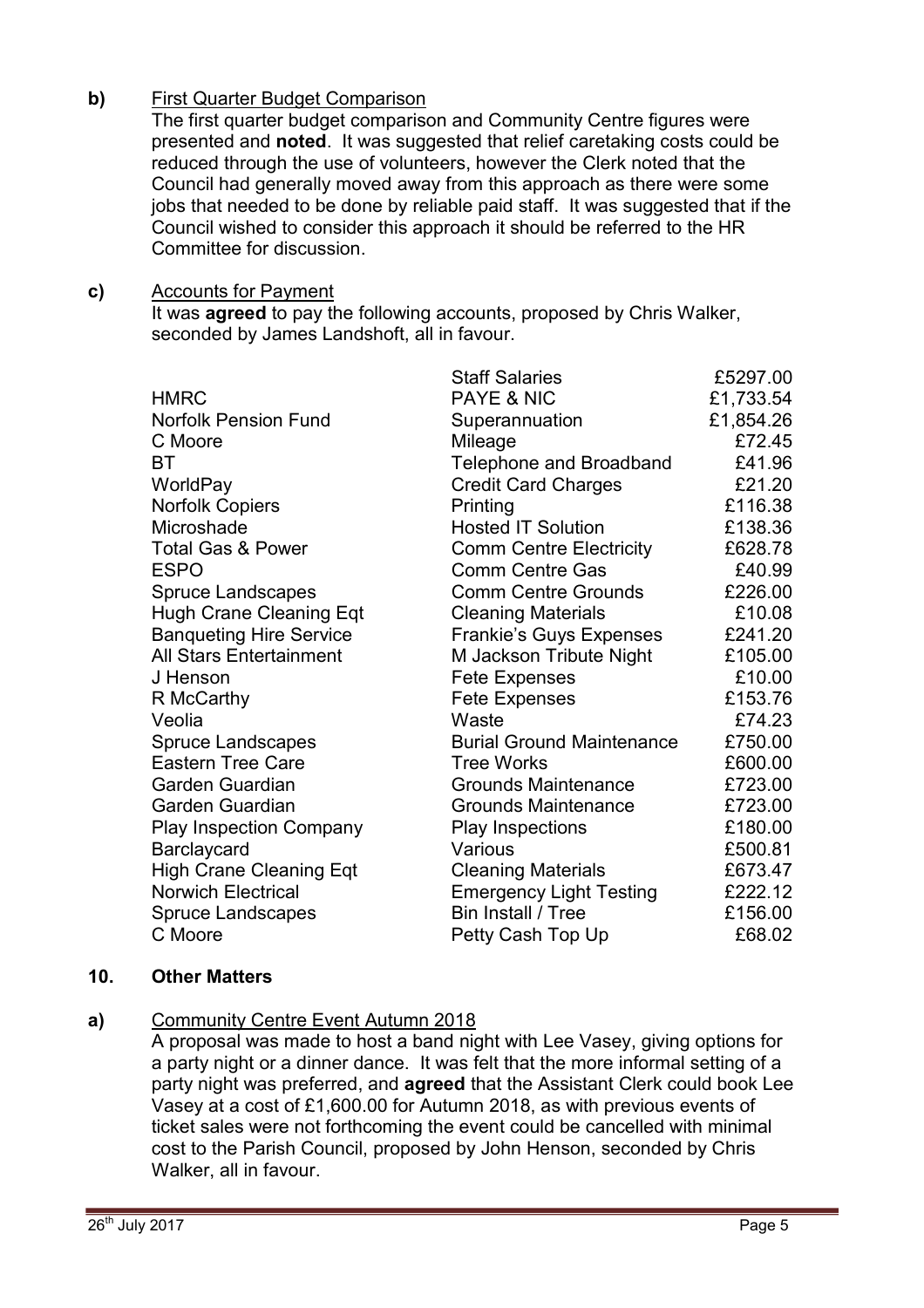# **b)** Community Land Project Public Consultation

The Clerk presented the feedback report from the consultation event, and tabled further feedback received after the agenda was published. The following comments were made:

- $\geq$  3G surfaces had been noted to only to be suitable for football and not for other sports, and that astroturf provided an artificial surface which suited sports such as hockey and tennis as well.
- $\triangleright$  The demographic of respondents were more likely to support particular proposals over others.
- $\triangleright$  A 3G pitch would be expensive to hire, would it be accessible and affordable to most? Should it be subsidised by the Parish Council? The provision of a pitch and pavilion would cost in excess of £1M.
- $\triangleright$  The site should be master planned, with phased delivery. The 3G pitch would need a strong business case.
- $\triangleright$  It was noted that the more 'natural' proposals were more popular.

A meeting of the Working Group had been set up, and the September meeting would received the final proposed site plan for consideration.

## **c)** Neighbourhood Planning Scoping Report

John Henson presented the scoping report. He noted that there was significant value in influencing the planning process, and that the Locality funding would expire on 31/03/2018 without any announcements on further rounds of funding. It was **agreed** that the Parish Council would proceed with a Neighbourhood Plan, proposed by John Henson, seconded by Chris Walker, all in favour. It was **agreed** that the Clerk would draft a consultant specification, committee terms of reference, and advertisement for staff for approval at the August meeting. The Clerk would advertise for volunteers for the committee during August, and the August meeting would define the boundary for the Plan.

A vote of thanks was given to John Henson and the Clerk for the work that had gone into this research and proposal paper. It was **agreed** that the update of the Parish Plan would be delayed by 12 months to allow the Neighbourhood Planning process to take precedence.

## **d)** Community Centre Surplus Furniture

The Clerk reported that there were 30 black chairs in the cinema cupboard which had never been used and were heavy to move around, and that the space would be useful for bar stock and storage. She asked whether they could be sold. It was **agreed** to offer them locally initially, then advertise them to councils through Norfolk ALC, and failing this to offer them for sale on eBay/Gumtree, proposed by John Henson, seconded by James Landshoft, all in favour.

## **e)** Anglian Water Update

Tim Boucher reported that the Fiveways roundabout traffic management plan had been received, and that he and the Clerk had robustly challenged the phasing and monitoring arrangements. It was expected that peak time manning would be used, and that there would be longer working hours on site, and weekend working. It was acknowledged that there would be significant traffic disruption.

**Clerk**